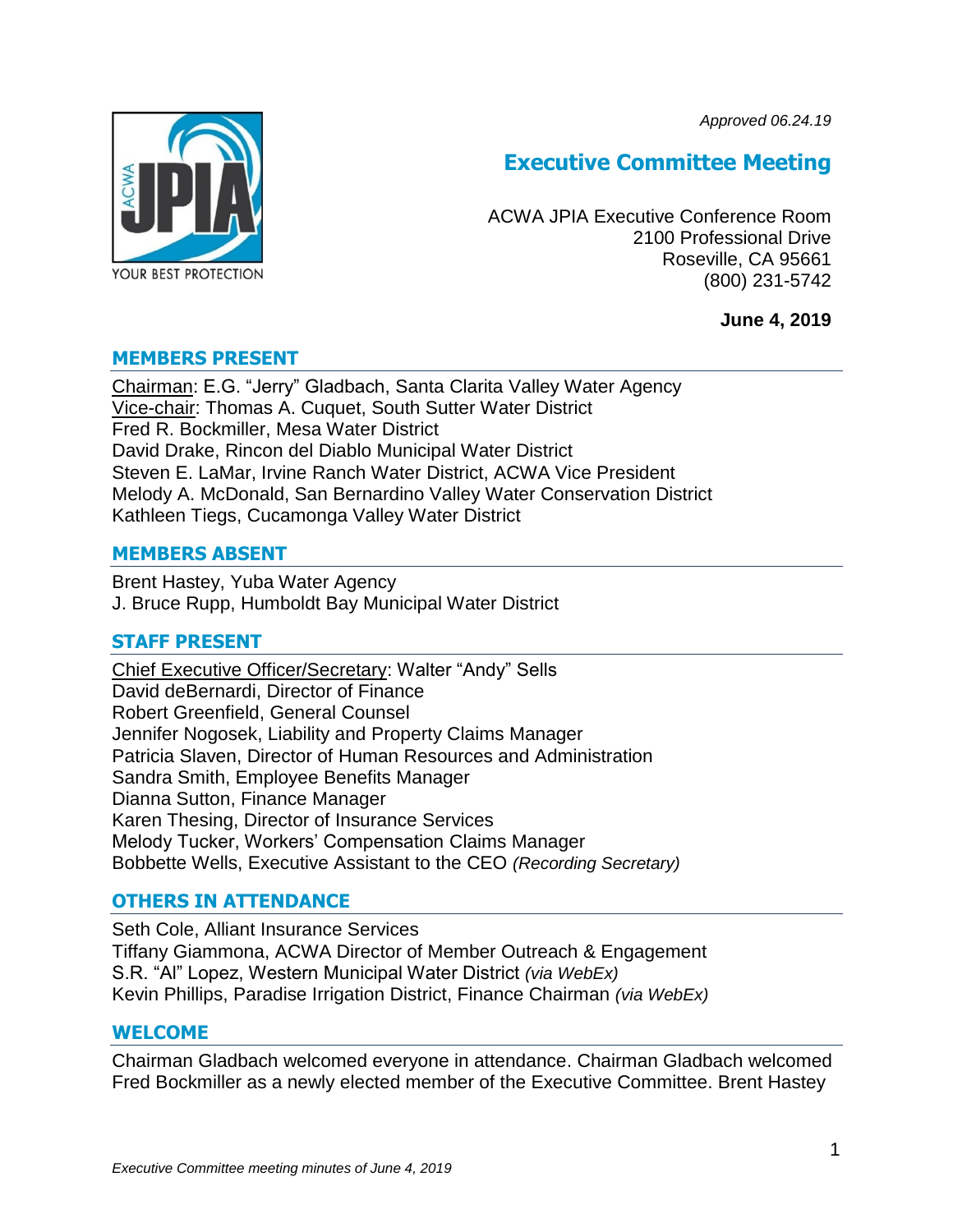was also newly elected, but unable to attend today's meeting due to a prior commitment.

# **CALL TO ORDER AND ANNOUNCEMENT OF QUORUM**

Chairman Gladbach called the meeting to order at 8:31 a.m. He announced there was a quorum.

## **PLEDGE OF ALLEGIANCE/EVACUATION PROCEDURES**

Chairman Gladbach led the Pledge of Allegiance and Mr. Sells gave the evacuation procedure instructions.

## **ANNOUNCEMENT RECORDING OF MEETING**

Chairman Gladbach announced that the meeting would be recorded to assist in preparation of minutes. Recordings are only kept 30 days following the meeting, as mandated by the California Brown Act.

#### **PUBLIC COMMENT**

Chairman Gladbach noted that, as the agenda stated, members of the public would be allowed to address the Executive Committee on any agenda item prior to the Committee's decision on that item. Comments on any issues on the agenda, or not on the agenda, were also welcomed. No comments were brought forward.

## **INTRODUCTIONS**

Chairman Gladbach asked that all attendees to introduce themselves and to define their role at the JPIA. Director Bockmiller was asked to introduce himself and let everyone know his career background.

## **ADDITIONS TO OR DELETIONS FROM THE AGENDA**

Chairman Gladbach asked for any additions to, or deletions from, the agenda; staff had none.

## **CONSENT AGENDA**

Chairman Gladbach called for approval of the Consent Agenda:

M/S/C (Drake/McDonald) (Bockmiller-Yes; Cuquet-Yes; Drake-Yes; Gladbach-Yes; LaMar-Yes; McDonald-Yes; Tiegs-Yes): That the Executive Committee approve the minutes of the May 6, 2019 meeting; approve the absence of Directors Hastey and Rupp; and approve the JPIA disbursements of:

Vendor Payments, Employee Benefits Claim Payments, Payroll, and summary of confidential claims payments for the Liability, Property, & Workers' Compensation Programs: April 1-15, 2019; and April 16-30, 2019.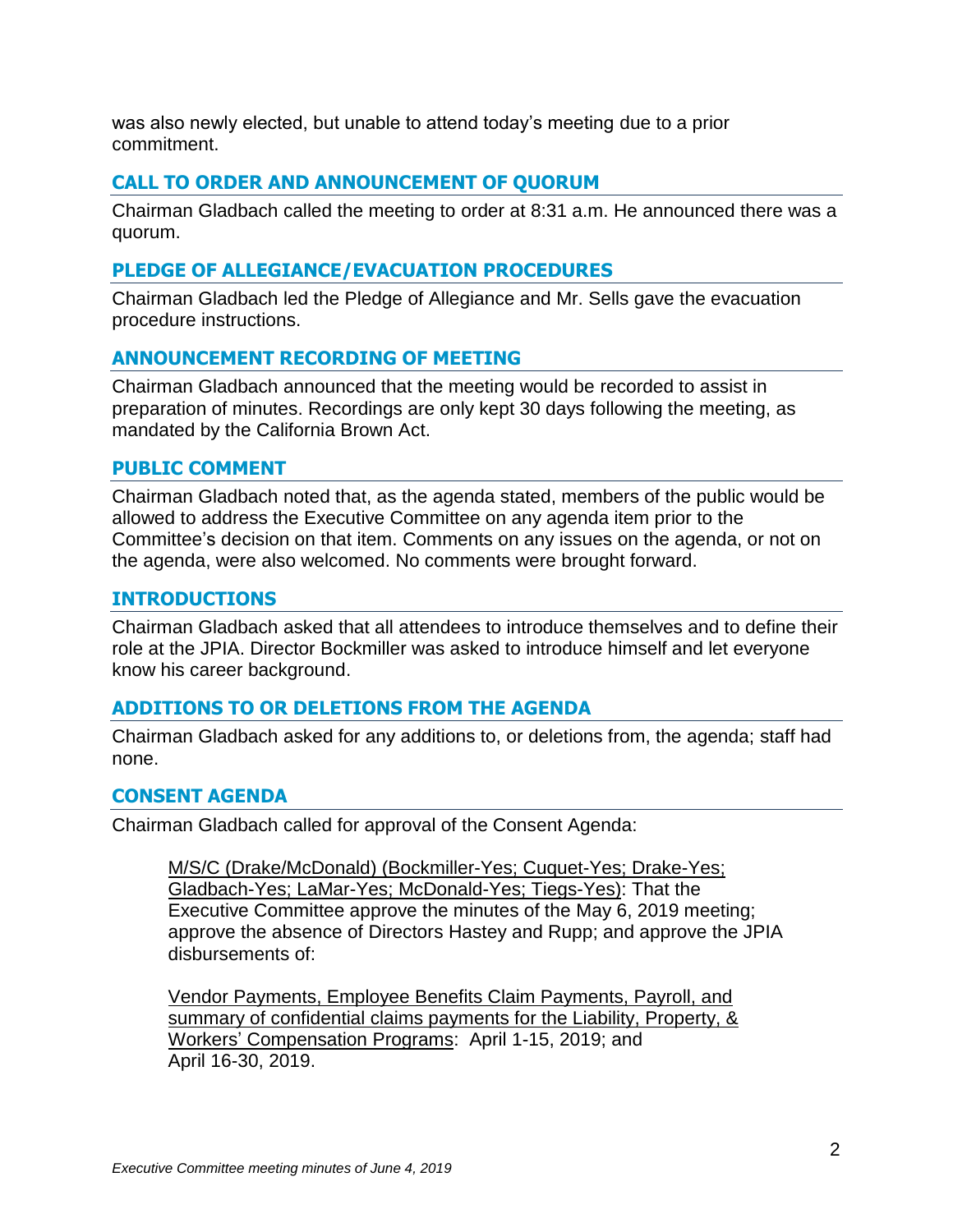# **ADMINISTRATION**

#### Meetings attended on behalf of the JPIA

Director Tiegs attended a Human Resources training session at Vista Irrigation District that the JPIA hosted.

#### Selection of Board President and Vice President

Mr. Sells asked for a motion from the floor for a nomination of the office of President and Vice President of the JPIA Board of Directors for a two-year term.

M/S/C (Drake/Tiegs) (Bockmiller-Yes; Cuquet-Yes; Drake-Yes; Gladbach-Abstain; LaMar-Yes; McDonald-Yes; Tiegs-Yes): That the Executive Committee selects Jerry Gladbach as President of the JPIA Board of Directors and Thomas Cuquet as Vice President for two-year terms each.

## Personnel Committee

Chairman Gladbach reviewed the highlights of the May 30, 2019 Personnel Committee meeting in Ontario, CA. There were no action items brought to the Executive Committee.

## Organizational and CEO Appraisal Process

Ms. Slaven handed out written documentation to the Executive Committee members for the appraisal process of the organization and the Chief Executive Officer. This year, the organizational appraisal and goal setting will be completed online through Survey Monkey. The CEO evaluation will be completed manually. The Committee was asked to have their evaluations completed by June 19.

#### **PROGRAMS**

Ms. Thesing provided an update on the insurance renewals for both the Workers' Compensation and the Property Programs. The Workers' Compensation rate dropped further to \$0.80 per \$100 per payroll. Whereas, the final numbers on the Property insurance renewal is still unknown. In spite of the unstable market, the JPIA will not be required to increase the billing rate to members.

Seth Cole from Alliant, also spoke to the Committee concerning the renewal, state of the market, and global conditions effecting the insurance market.

There was much discussion concerning the renewal and no action was taken by the Committee at this time. This item will be brought forward to the next Executive Committee meeting on June 24, 2019.

## **MISCELLANEOUS**

Future agenda items:

• None stated.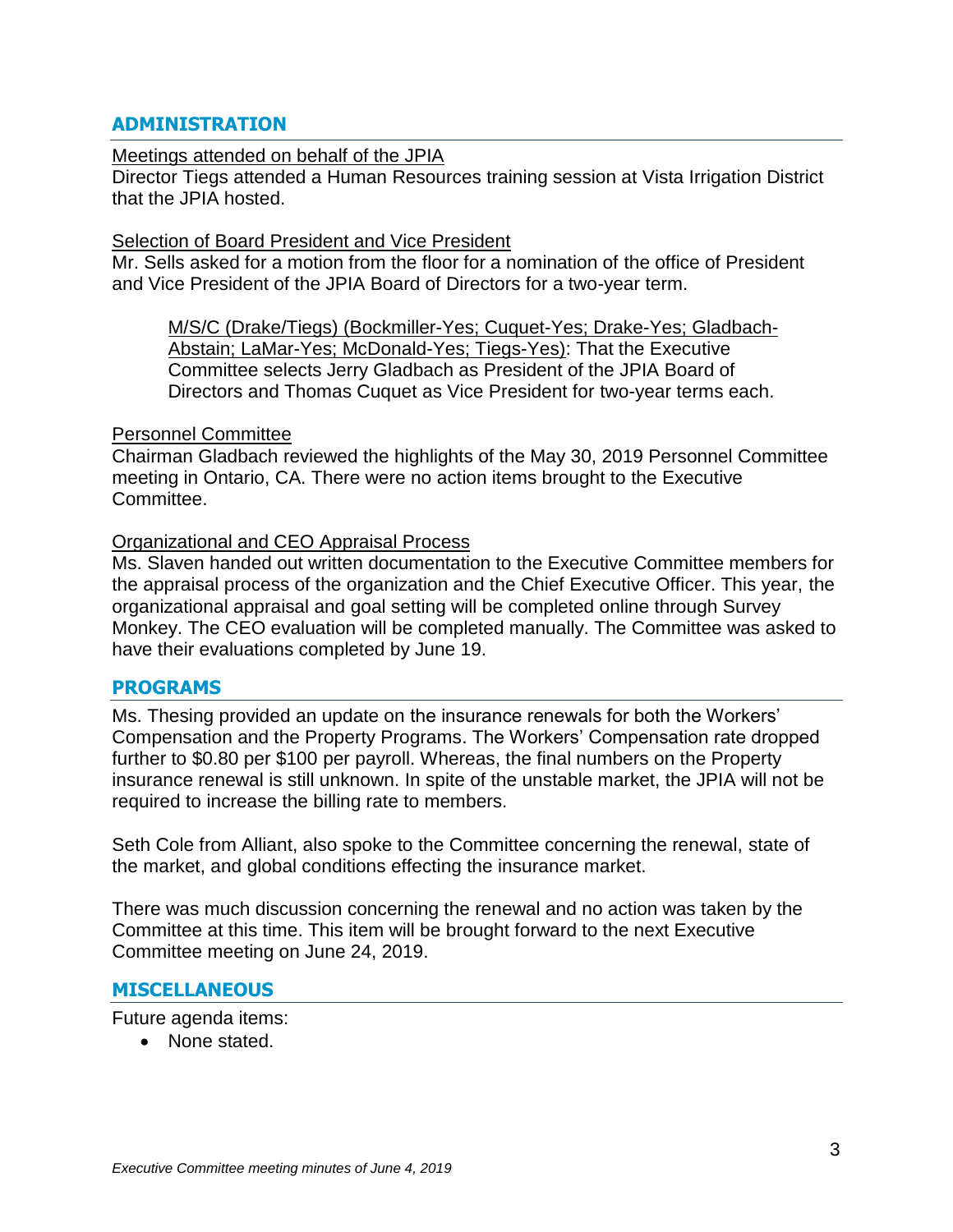# CEO Update

Mr. Sells and staff updated the Executive Committee on relevant current issues. Those discussed were:

- Goals & Objectives for 2019. Touched upon were new developments on the Captive, Board training and webinars, expanding membership/new members/filling in the gaps in membership, Employee Benefits members filling in the gaps in coverage, new website, and vulnerability testing.
- Discussion of dates for a Strategic Planning session in Palm Desert, February 2020.
- New district photos in the main hallway.
- New website up and running.

Availability for next meeting: Monday, June 24, 2019 – Director LaMar stated that he would not be available.

# **CLOSED SESSION**

Before proceeding into closed session, General Counsel announced the items to be discussed.

M/S/C (McDonald/Drake) (Bockmiller-Yes; Cuquet-Yes; Drake-Yes; Gladbach-Yes; LaMar-Yes; McDonald-Yes; Tiegs-Yes): That the Executive Committee adjourn to closed session.

At approximately 10:50 a.m., the Executive Committee, upon advice of General Counsel, adjourned to closed session pursuant to Government Code(s) Section 54956.95 to discuss liability and/or workers' compensation claims in:

- 1. Lucero Farms vs. Semitropic Water Storage District
- 2. Citizen's Development Corporation vs. Vallecitos Water **District**
- 3. Hernandez vs. Walnut Valley Water District

M/S/C (McDonald/Drake) (Bockmiller-Yes; Cuquet-Yes; Drake-Yes; Gladbach-Yes; LaMar-Yes; McDonald-Yes; Tiegs-Yes): That the Executive Committee reconvene to open session.

The Committee returned to open session at approximately 11:12 a.m. General Counsel reported:

- Closed session item #1: No action was taken, information only.
- Closed session item #2: No action was taken, instructions given to staff.
- Closed session item #3: No action was taken, instructions given to staff.

The Executive Committee meeting adjourned at 11:16 a.m.